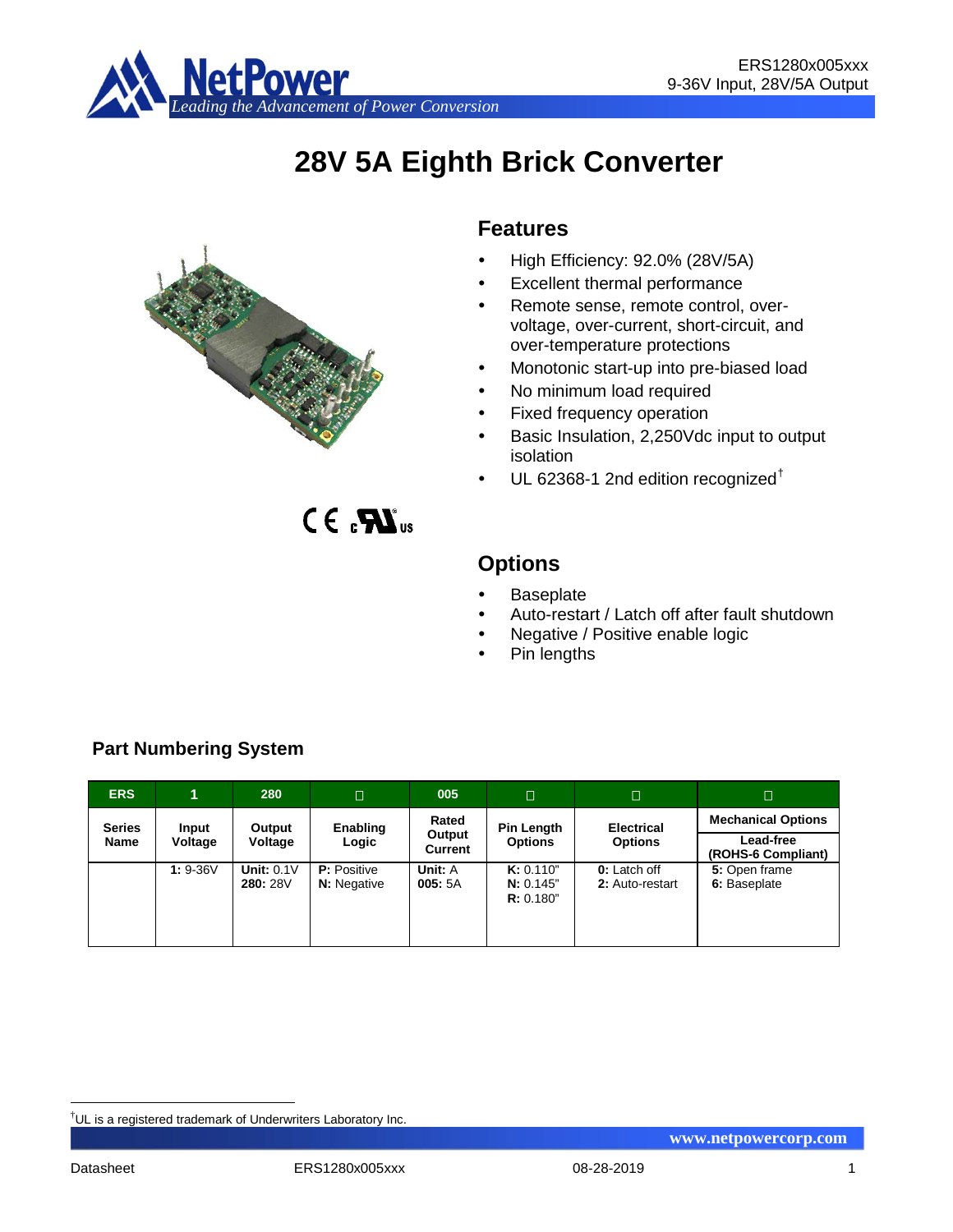

# **Absolute Maximum Rating**

Excessive stresses over these absolute maximum ratings can cause permanent damage to the converter. Operation should be limited to the conditions outlined under the Electrical Specification Section.

| <b>Parameter</b>                                                             | Min    | <b>Max</b> | Unit |
|------------------------------------------------------------------------------|--------|------------|------|
| Input Voltage (continuous)                                                   | $-0.5$ | 36         | Vdc  |
| Input Voltage ( < 100ms, operating)                                          |        | 40         | Vdc  |
| Input Voltage (continuous, non-operating)                                    |        | 50         | Vdc  |
| <b>Operating Ambient Temperature</b><br>(See Thermal Considerations section) | -40    | $85*$      | °С   |
| Storage Temperature                                                          | -55    | 125        | °С   |

*\*Derating curves provided in this datasheet end at 85ºC ambient temperature. Operation above 85ºC ambient temperature is allowed provided the temperatures of the key components or the baseplate do not exceed the limit stated in the Thermal Considerations section.*

# **Electrical Specifications**

These specifications are valid over the converter's full range of input voltage, resistive load, and temperature unless noted otherwise.

#### **Input Specifications**

| <b>Parameter</b>                                                                         | <b>Min</b> | <b>Typical</b> | <b>Max</b> | Unit |
|------------------------------------------------------------------------------------------|------------|----------------|------------|------|
| Input Voltage                                                                            | 9          | 18             | 36         | Vdc  |
| <b>Input Current</b>                                                                     |            |                | 25         | Α    |
| Quiescent Input Current (typical Vin)                                                    |            | 250            | 300        | mA   |
| <b>Standby Input Current</b>                                                             |            | 4              | 10         | mA   |
| Input Reflected-ripple Current, peak-to-peak<br>(5 Hz to 20 MHz, 12 µH source impedance) |            | 40             |            | mA   |
| Input Turn-on Voltage Threshold                                                          | 8          | 8.5            | 9          |      |
| Input Turn-off Voltage Threshold                                                         | 6.5        |                | 7.5        |      |
| Input Voltage ON/OFF Control Hysteresis                                                  |            | 1.5            | っ          |      |

#### **Output Specifications**

| <b>Parameter</b>                                                                                                                                                                                  | Min    | <b>Typical</b>    | <b>Max</b> | Unit            |
|---------------------------------------------------------------------------------------------------------------------------------------------------------------------------------------------------|--------|-------------------|------------|-----------------|
| Output Voltage Set Point<br>(typical Vin; full load; $Ta = 25^{\circ}C$ )                                                                                                                         |        | 28.0              |            | ٧               |
| Output Voltage Set Point Accuracy<br>(typical Vin; full load; $Ta = 25^{\circ}C$ )                                                                                                                | $-1.5$ |                   | $+1.5$     | %V <sub>O</sub> |
| Output Voltage Set Point Accuracy (over all conditions)                                                                                                                                           | $-3$   |                   | $+3$       | %Vo             |
| <b>Output Regulation:</b><br>Line Regulation (full range input voltage, 1/2 full load)<br>Load Regulation(full range load, typical Vin)<br>Temperature (Ta = -40 $^{\circ}$ C to 85 $^{\circ}$ C) |        | 0.2<br>0.2<br>0.1 | 0.5<br>0.5 | %Vo             |
| Output Ripple and Noise Voltage<br><b>RMS</b><br>Peak-to-peak (5 Hz to 20 MHz bandwidth, typical Vin)                                                                                             |        |                   | 20<br>100  | mVrms<br>mVp-p  |
| <b>Output Current</b>                                                                                                                                                                             | 0      |                   | 5          | A               |
| <b>Output Power</b>                                                                                                                                                                               | 0      |                   | 140        | W               |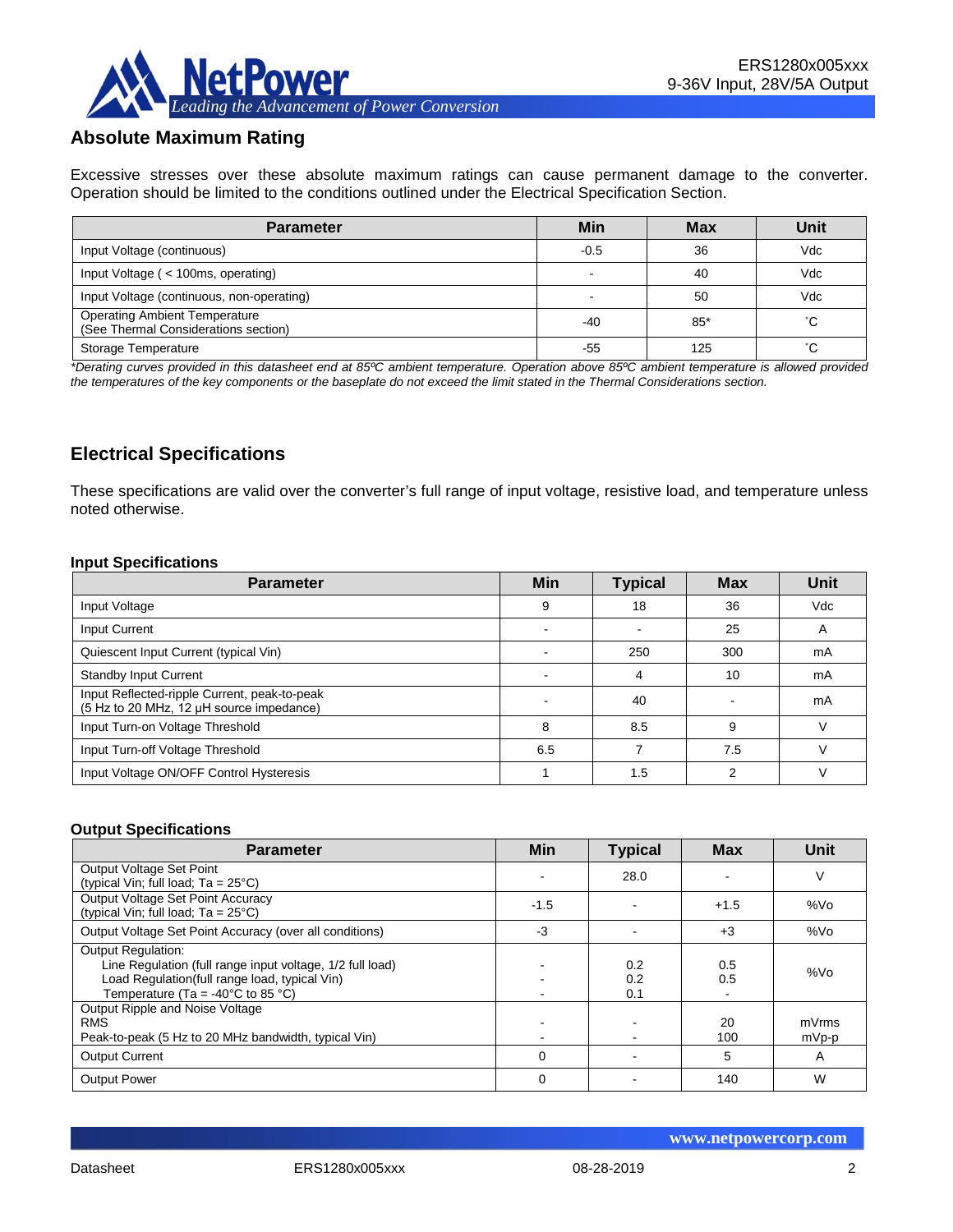

### **Output Specifications (Continued)**

| <b>Parameter</b>                                                                                                                                          | Min | <b>Typical</b> | <b>Max</b> | Unit      |
|-----------------------------------------------------------------------------------------------------------------------------------------------------------|-----|----------------|------------|-----------|
| Efficiency<br>(typical Vin; full load; $Ta = 25^{\circ}C$ )                                                                                               |     | 92.0           |            | $\%$      |
| <b>Output Ripple Frequency</b>                                                                                                                            | 230 | 250            | 270        | kHz       |
| <b>External Load Capacitance</b>                                                                                                                          |     |                | 1,000      | μF        |
| Startup Delay, duration from enabling signal to Vo reaches 10% of its set<br>point.<br>(typical Vin; full load; $Ta = 25^{\circ}C$ )                      |     | 2              |            | ms        |
| Startup Time, duration for Vo to rise from 10% of its set point to within its<br>regulation band.<br>(typical Vin; full load; Ta = 25°C)                  |     | 6              |            | ms        |
| Output Over Current Protection Set Point (full load)                                                                                                      | 110 | 130            | 170        | %         |
| Output Over Voltage Protection Set Point (typical Vo)                                                                                                     | 115 | 120            | 125        | $\%$      |
| Output Trim Range in % of typical Vo                                                                                                                      | 80  |                | 110        | $\%$      |
| <b>Dynamic Response</b><br>(typical Vin; Ta = $25^{\circ}$ C; load transient 0.1A/ $\mu$ s)<br>Load steps from 50% to 75% of full load:<br>Peak deviation |     | 3              |            | %Vo       |
| Settling time (within 10% band of Vo deviation)<br>Load step from 50% to 25% of full load<br>Peak deviation                                               |     | 1,500<br>3     |            | μs<br>%Vo |
| Settling time (within 10% band of Vo deviation)                                                                                                           |     | 1,500          |            | μs        |

#### **General Specifications**

| <b>Parameter</b>                                                                                                | Min            | <b>Typical</b> | <b>Max</b> | <b>Unit</b>  |
|-----------------------------------------------------------------------------------------------------------------|----------------|----------------|------------|--------------|
| Remote Enable                                                                                                   |                |                |            |              |
| Logic Low:                                                                                                      |                |                |            |              |
| $ION/OFF = 1.0mA$                                                                                               | 0              |                | 1.2        |              |
| $VON/OFF = 0.0V$                                                                                                |                |                | 1.0        | mA           |
| Logic High:                                                                                                     |                |                |            |              |
| $ION/OFF = 0.0µA$                                                                                               | 3.5            |                | 15         |              |
| Leakage Current                                                                                                 | $\blacksquare$ |                | 50         | μA           |
| <b>Isolation Capacitance</b>                                                                                    |                | 4,400          |            | pF           |
| <b>Insulation Resistance</b>                                                                                    | 10             |                |            | MΩ           |
| Calculated MTBF (Telecordia SR-332, 2011, Issue 3), full load, 40°C,<br>60% upper confidence level, typical Vin |                | 9.1            |            | $10^6$ -hour |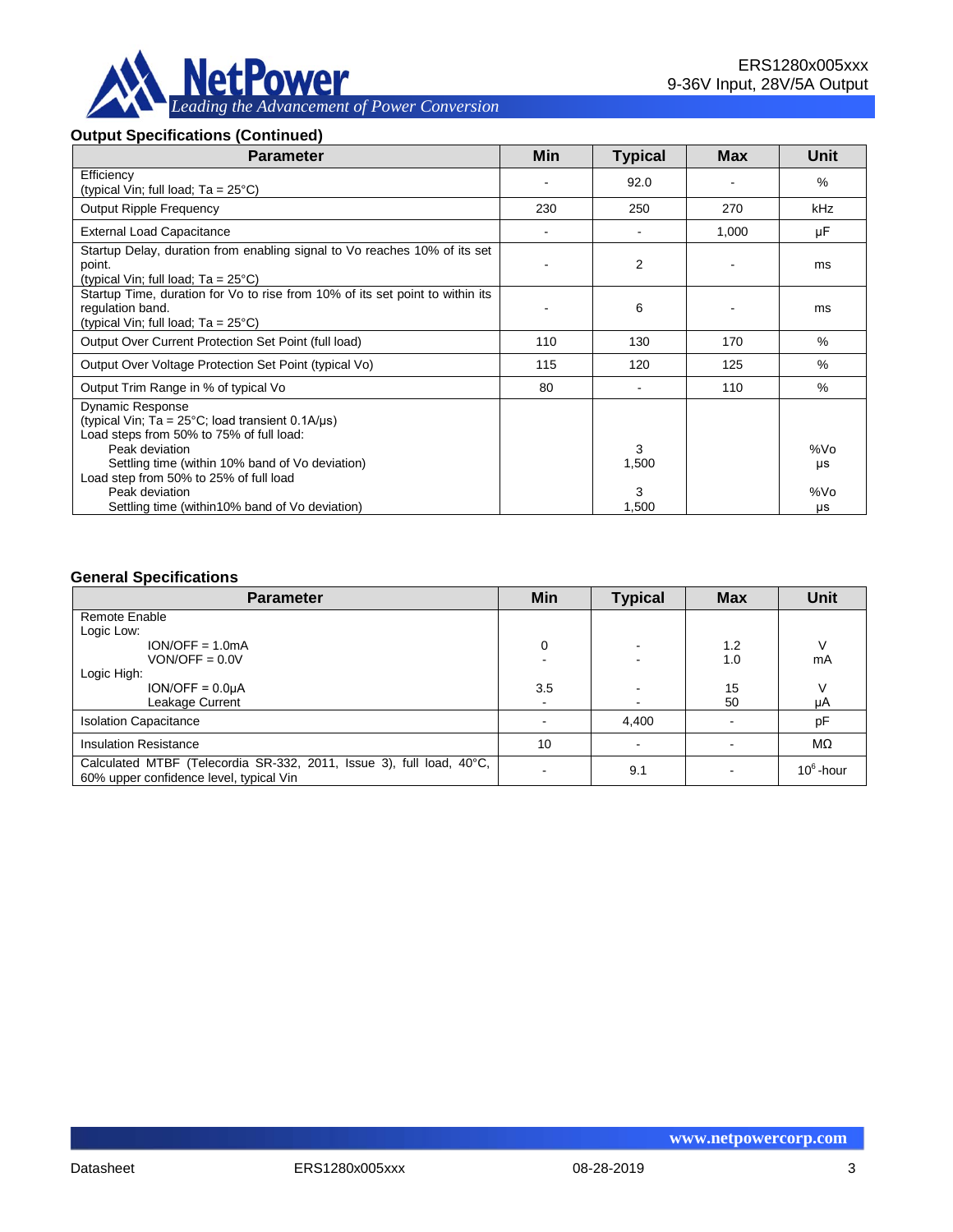

# **Characteristic Curves**



**Figure 5.** Transient Load Response (typical Vin, load current steps from 50% to 25% at a slew rate  $0.1A/\mu s$ 

**Figure 6.** Transient Load Response (typical Vin, load current steps from 50% to 75% at a slew rate  $0.1A/\mu s$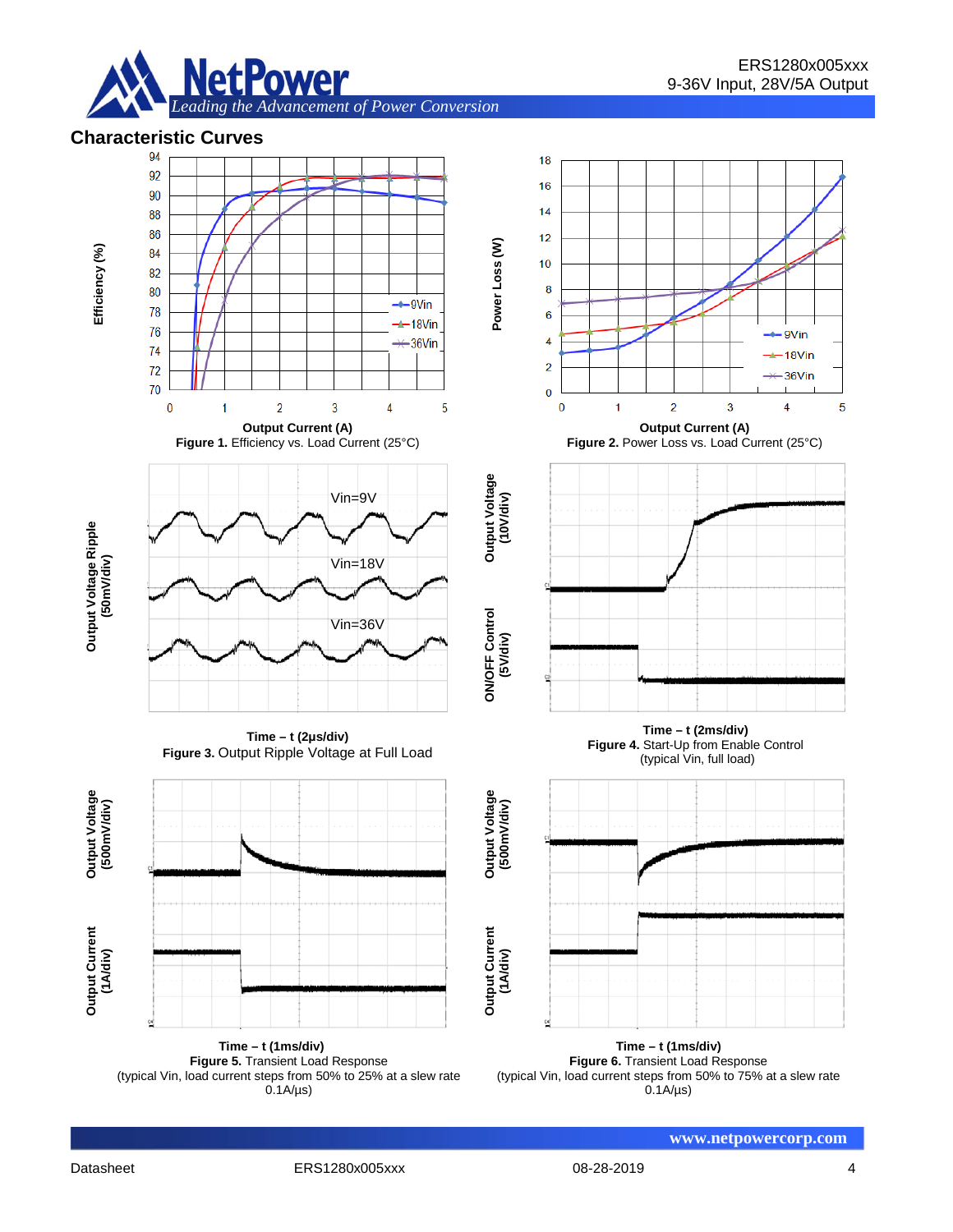











**Figure 8.** Thermal Image for Airflow Direction 3 (4.5A output, 55°C ambient, 200 LFM, typical Vin, open frame, unit soldered onto a fixture board)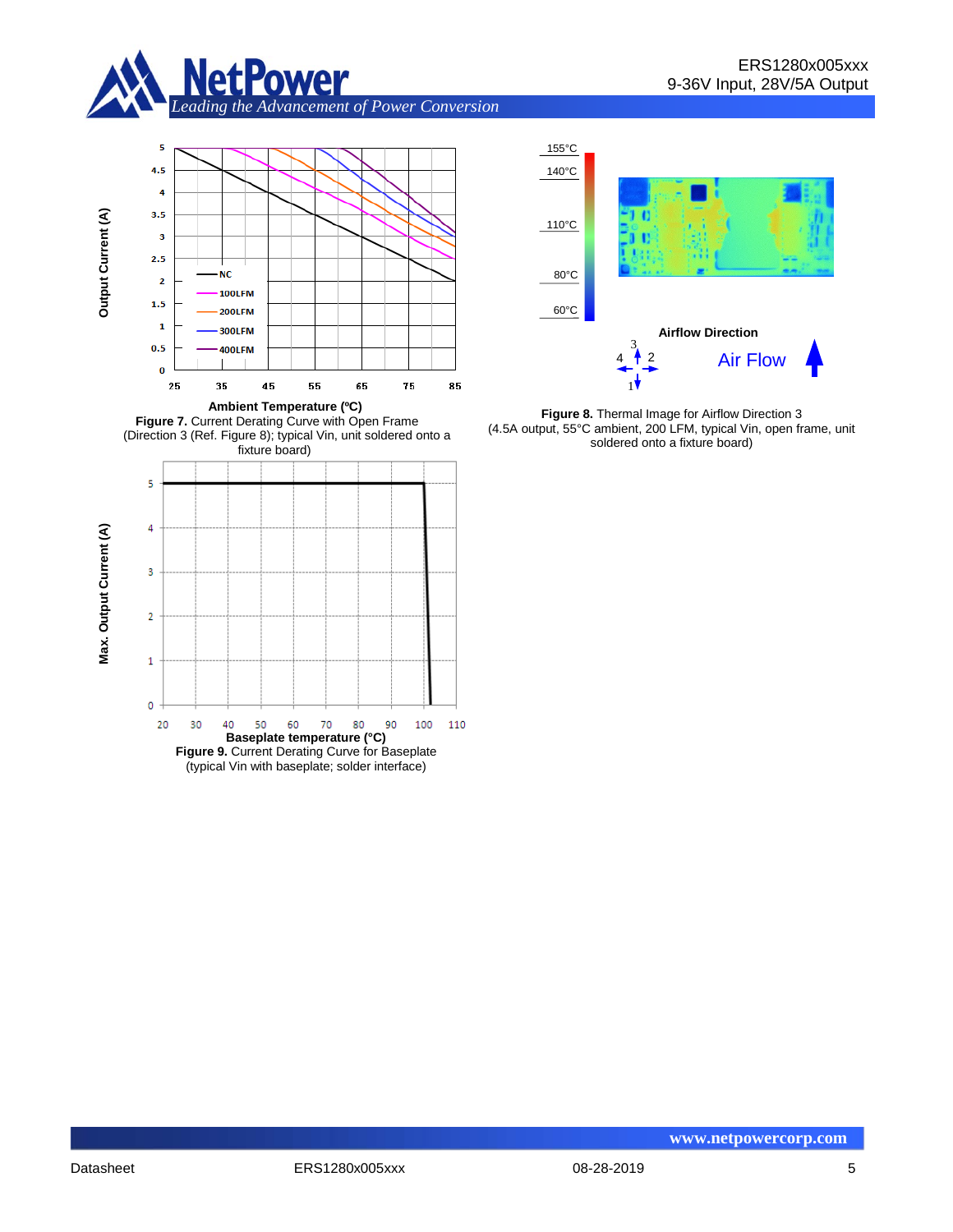

## **Feature Descriptions**

#### **Remote ON/OFF**

The converter can be turned on and off by changing the voltage between the ON/OFF pin and Vin(-). The ERS1 Series of converters are available with factory selectable positive logic and negative logic.

For the negative control logic, the converter is ON when the ON/OFF pin is at a logic low level and OFF when the ON/OFF pin is at a logic high level. For the positive control logic, the converter is ON when the ON/OFF pin is at a logic high level and OFF when the ON/OFF pin is at a logic low level.

With the internal pull-up circuitry, a simple external switch between the ON/OFF pin and Vin(-) can control the converter. A few example circuits for controlling the ON/OFF pin are shown in Figures 10, 11 and 12.

The logic low level is from 0V to 1.2V and the maximum sink current during logic low is 1mA. The external switch must be capable of maintaining a logic-low level while sinking up to this current. The logic high level is from 3.5V to 15V. The converter has an internal pull-up circuit that ensures the ON/OFF pin at a high logic level when the leakage current at ON/OFF pin is no greater than 50μA.



**Figure 10.** Opto Coupler Enable Circuit



**Figure 11.** Open Collector Enable Circuit



**Figure 12.** Direct Logic Drive

#### **Remote SENSE**

The remote SENSE pins are used to sense the voltage at the load point to accurately regulate the load voltage and eliminate the impact of the voltage drop in the power distribution path.

SENSE (+) and SENSE (-) pins should be connected between the points where voltage regulation is desired. The voltage between the SENSE pins and the output pins must not exceed the smaller of 0.5V or 10% of typical output voltage.

[Vout (+) - Vout (-)] - [SENSE (+) - SENSE (-)] <MIN {0.5V, 10%Vo}

When remote sense is not used, the SENSE pins should be connected to their corresponding output pins. If the SENSE pins are left floating, the converter will deliver an output voltage slightly higher than its specified typical output voltage.

#### **Output Voltage Adjustment (Trim)**

The trim pin allows the user to adjust the output voltage set point. To increase the output voltage, an external resistor is connected between the TRIM pin and SENSE(+). To decrease the output voltage, an external resistor is connected between the TRIM pin and SENSE(-). The output voltage trim range is 80% to 110% of the specified typical output voltage.

The circuit configuration for trim down operation is shown in Figure 13. To decrease the output voltage, the value of the external resistor should be

$$
Rdown = (\frac{511}{\Delta} - 10.22)(k\Omega)
$$

**Where**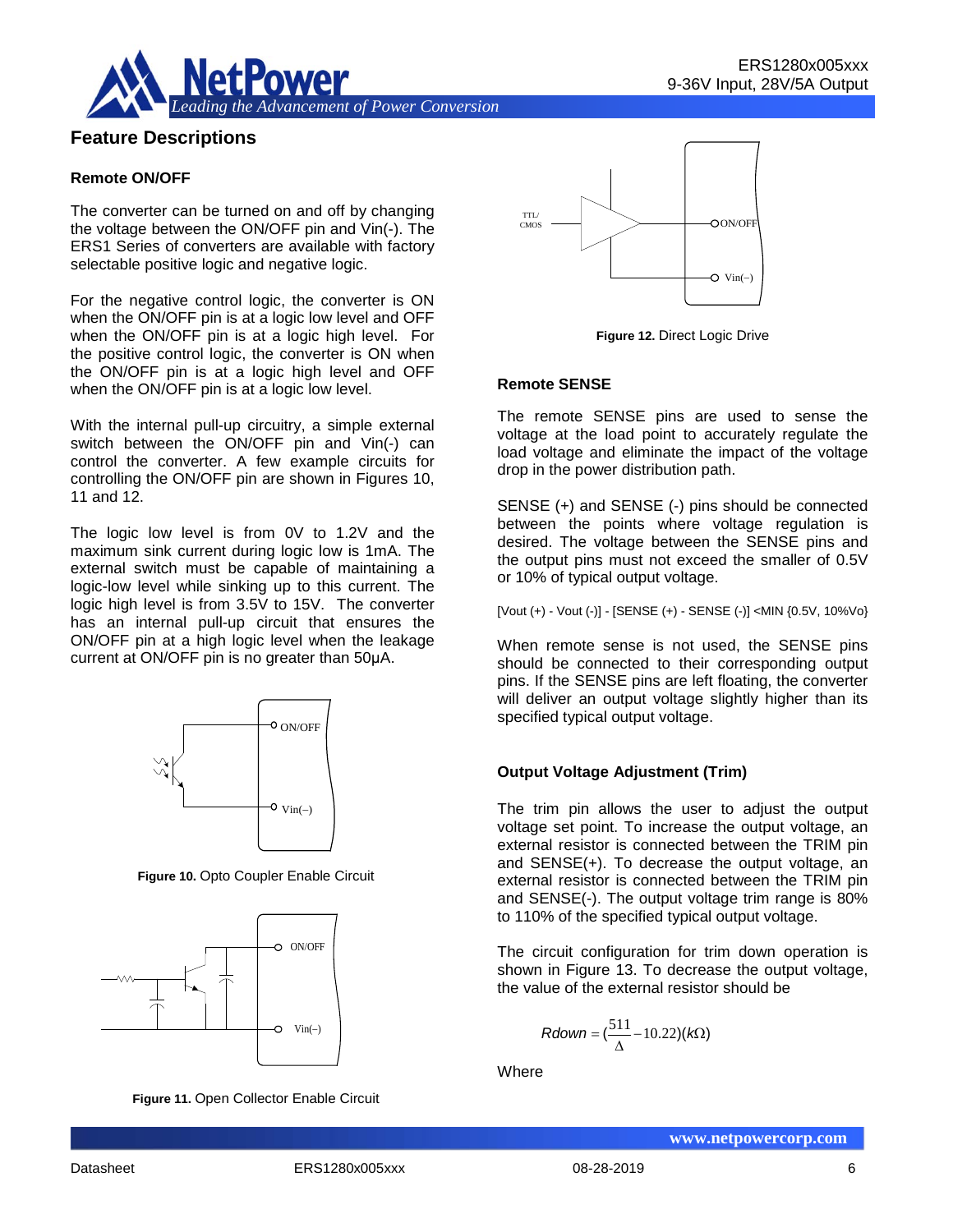

$$
\Delta = \left(\frac{|Vnom - Vadj|}{Vnom}\right) \times 100
$$

And

V*nom* = Typical Output Voltage V*adj* = Adjusted Output Voltage

The circuit configuration for trim up operation is shown in Figure 14. To increase the output voltage, the value of the resistor should be

$$
Rup = \left(\frac{5.11\text{Vol}(100 + \Delta)}{1.225\Delta} - \frac{511}{\Delta} - 10.22\right)(k\Omega)
$$

**Where** 

V*o* = Typical Output Voltage

As the output voltage at the converter output terminals are higher than the specified typical level when using the trim up and/or remote sense functions, it is important to make sure that the voltage at the output terminals does not exceed the maximum power rating of the converter as given in the Specifications table.



**Figure 13.**Circuit to Decrease Output Voltage



**Figure 14.**Circuit to Increase Output Voltage

#### **Input Under-Voltage Lockout**

This feature prevents the converter from starting until the input voltage reaches the turn-on voltage threshold, and keeps the converter running until the input voltage falls below the turn-off voltage threshold. Both turn-on and turn-off voltage thresholds are defined in the Input Specifications table. The hysteresis prevents oscillations.

#### **Output Over-Current Protection (OCP)**

This converter can be ordered in either latch-off or auto-restart version upon OCP, OVP, and OTP.

With the latch-off version, the converter will latch off when the load current exceeds the limit. The converter can be restarted by toggling the ON/OFF switch or recycling the input voltage.

With the auto-restart version, the converter will operate in a hiccup mode (repeatedly try to restart) until the cause of the over-current condition is cleared.

### **Output Over-Voltage Protection (OVP)**

With the latch-off version, the converter will latch off when the output voltage exceeds the limit. The converter can be restarted by toggling the ON/OFF switch or recycling the input voltage.

With the auto-restart version, the converter will operate in a hiccup mode (repeatedly try to restart) until the cause of the over-voltage condition is cleared.

#### **Over Temperature Protection (OTP)**

With the latch-off version, the converter will shut down and latch off if an over-temperature condition is detected. The converter has a temperature sensor located at a carefully selected position, which represents the thermal condition of key components of the converter. The thermal shutdown circuit is designed to turn the converter off when the temperature at the sensor reaches 120°C. The module can be restarted by toggling the ON/OFF switch or recycling the input voltage.

With the auto-restart version, the converter will resume operation after the converter cools down.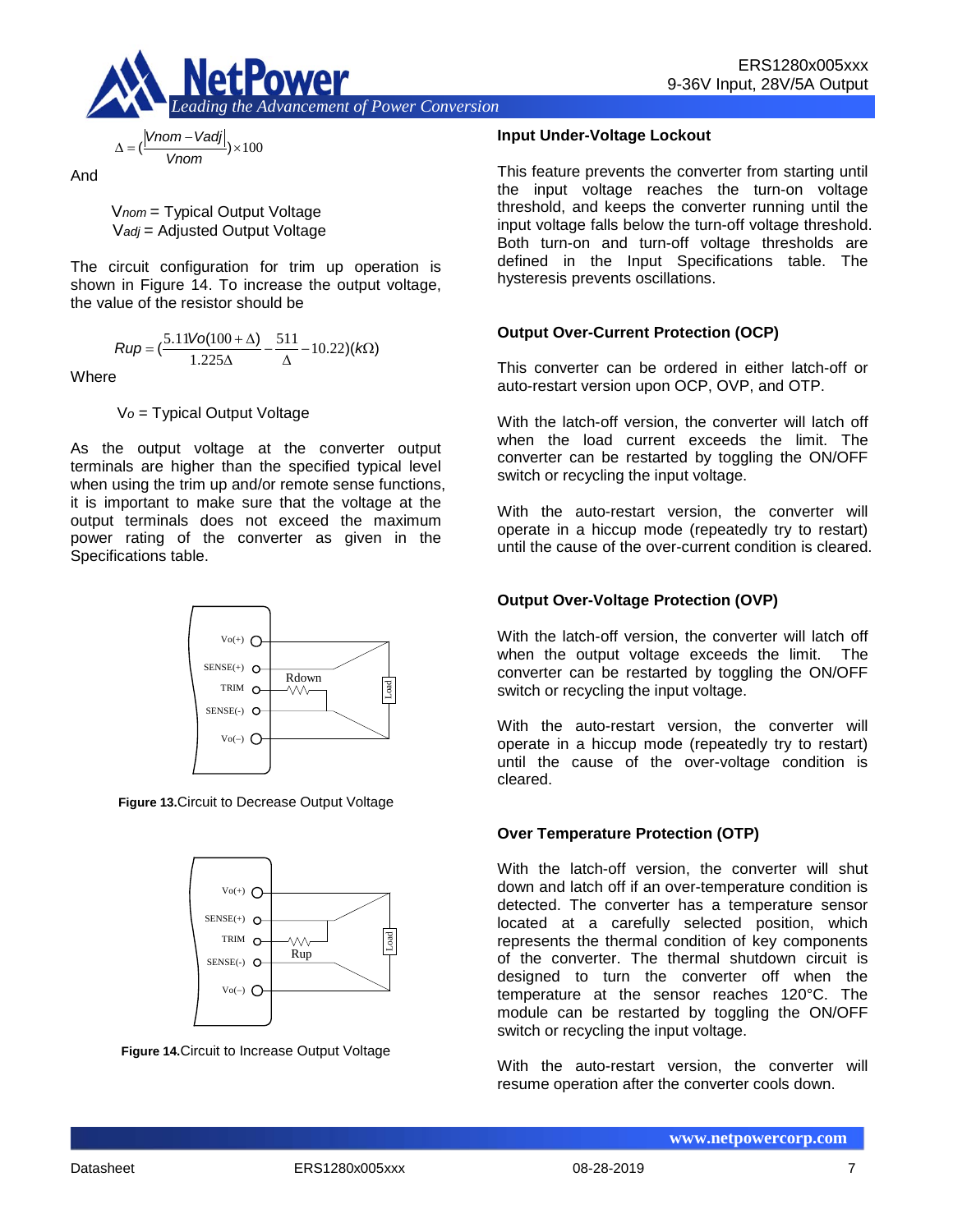

## **Design Considerations**

As with any DC/DC converter, the stability of the ERS1 converters may be compromised if the source impedance is too high or inductive. It's desirable to keep the input source ac-impedance as low as possible. Although the converters are designed to be stable without adding external input capacitors for typical source impedance, it is recommended to add 220 uF low ESR electrolytic capacitors at the input of the converter for each 100W output power, which reduces the potential negative impact of the source impedance on the converter stability. These electrolytic capacitors should have sufficient RMS current rating over the operating temperature range.

The converter is designed to be stable without additional output capacitors. To further reduce the output voltage ripple or improve the transient response, additional output capacitors are often used in applications. When additional output capacitors are used, a combination of ceramic capacitors and tantalum/polymer capacitors shall be used to provide good filtering while assuring the stability of the converter.

## **Safety Considerations**

The ERS1 Series of converters is designed in accordance with EN 62368 Safety of Information Technology Equipment Including Electrical Equipment. The converters are recognized by UL in both USA and Canada to meet the requirements in UL 62368, Safety of Information Technology Equipment and applicable Canadian Safety Requirement, and ULc 62368. Flammability ratings of the PWB and plastic components in the converter meet 94V-0.

To protect the converter and the system, an input line fuse is highly recommended on the un-grounded input end.

## **Thermal Considerations**

The ERS1 Series of converters can operate in various thermal environments. Due to the high efficiency and optimal heat distribution, these converters exhibit excellent thermal performance.

The maximum allowable output power of any power

converter is usually determined by the electrical design and the maximum operating temperature of its components. The ERS1 Series of converters have been tested comprehensively under various conditions to generate the derating curves with the consideration for long term reliability.

The thermal derating curves are highly influenced by the test conditions. One of the critical variables is the interface method between the converter and the test fixture board. There is no standard method in the industry for the derating tests. Some suppliers use sockets to plug in the converter, while others solder the converter into the fixture board. It should be noted that these two methods produce significantly different results for a given converter. When the converter is soldered into the fixture board, the thermal performance of the converter is significantly improved compared to using sockets due to the reduction of the contact loss and the thermal impedance from the pins to the fixture board. Other factors affecting the results include the board spacing, construction (especially copper weight, holes and openings) of the fixture board and the spacing board, temperature measurement method and ambient temperature measurement point. The thermal derating curves in this datasheet are obtained using a PWB fixture board and a PWB spacing board with no opening, a board-to-board spacing of 1", and the converter is soldered to the test board with thermal relieves.

Note that the natural convection condition was measured at 0.05 m/s to 0.15 m/s (10ft./min. to 30 ft./min.

#### **Heat Transfer without a Baseplate**

With single-board DC/DC converter designs, convection heat transfer is the primary cooling means for converters without a baseplate. Therefore, airflow speed should be checked carefully for the intended operating environment. Increasing the airflow over the converter enhances the heat transfer via convection.

Figure 15 shows a recommended temperature monitoring point for open frame modules. For reliable operation, the temperature at this location should not continuously exceed 120 °C.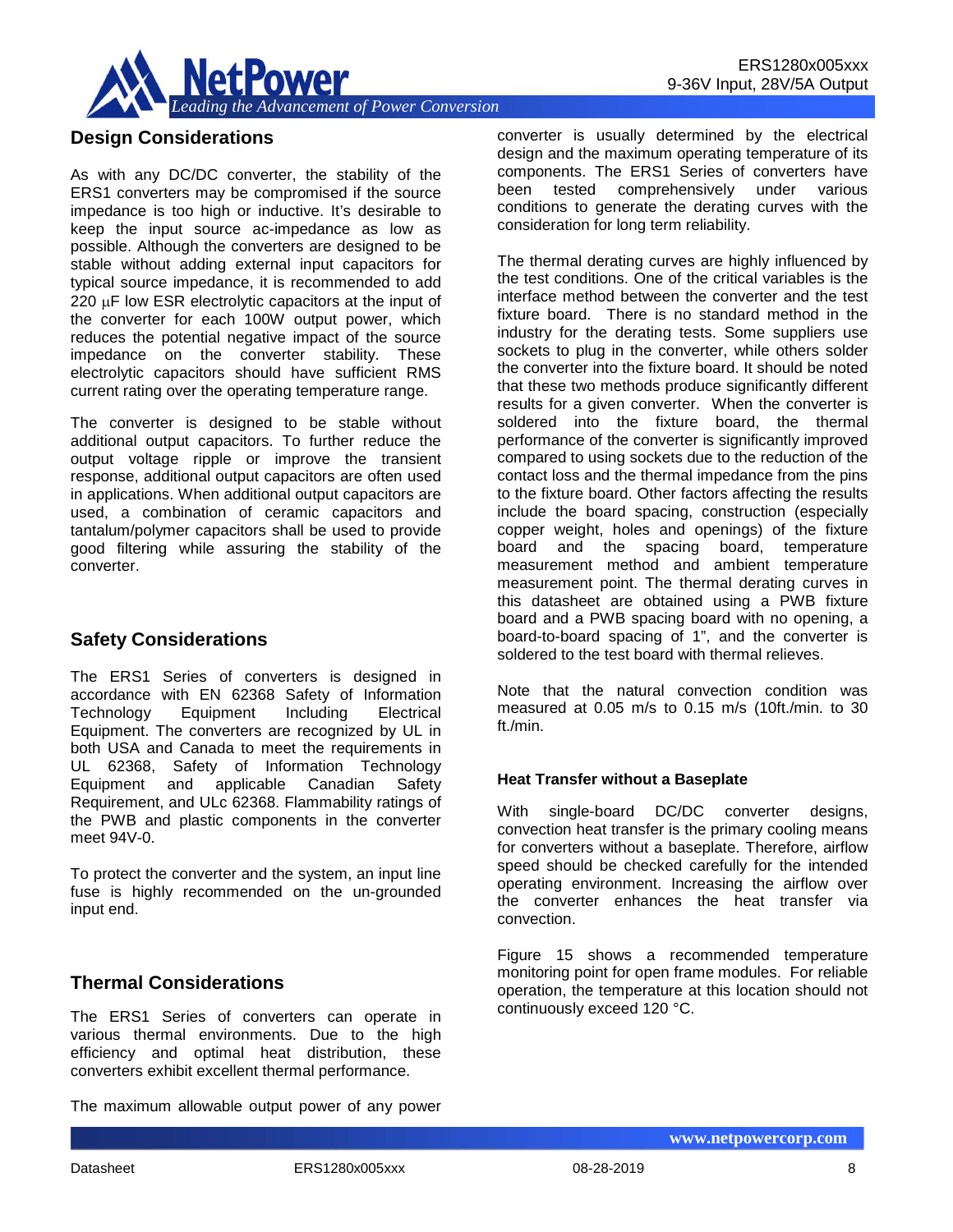



**Figure 15.** Temperature Monitoring Locations

#### **Heat Transfer with a Baseplate**

The ERS1 Series of converters has the option of using a baseplate for enhanced thermal performance.

The typical height of the converter with the baseplate option is 0.50''. The use of an additional heatsink or cold-plate can further improve the thermal performance of the converter. With the baseplate option, a standard eighth-brick heatsink can be attached to the converter using M3 screws.

For reliable operation, the baseplate temperature should not continuously exceed 100 °C

## **EMC Considerations**

The EMC performance of the converter is related to the layout and filtering design of the customer board. Careful layout and adequate filtering around the converter are important to confine noise generated by the switching actions in the converter and to optimize system EMC performance.